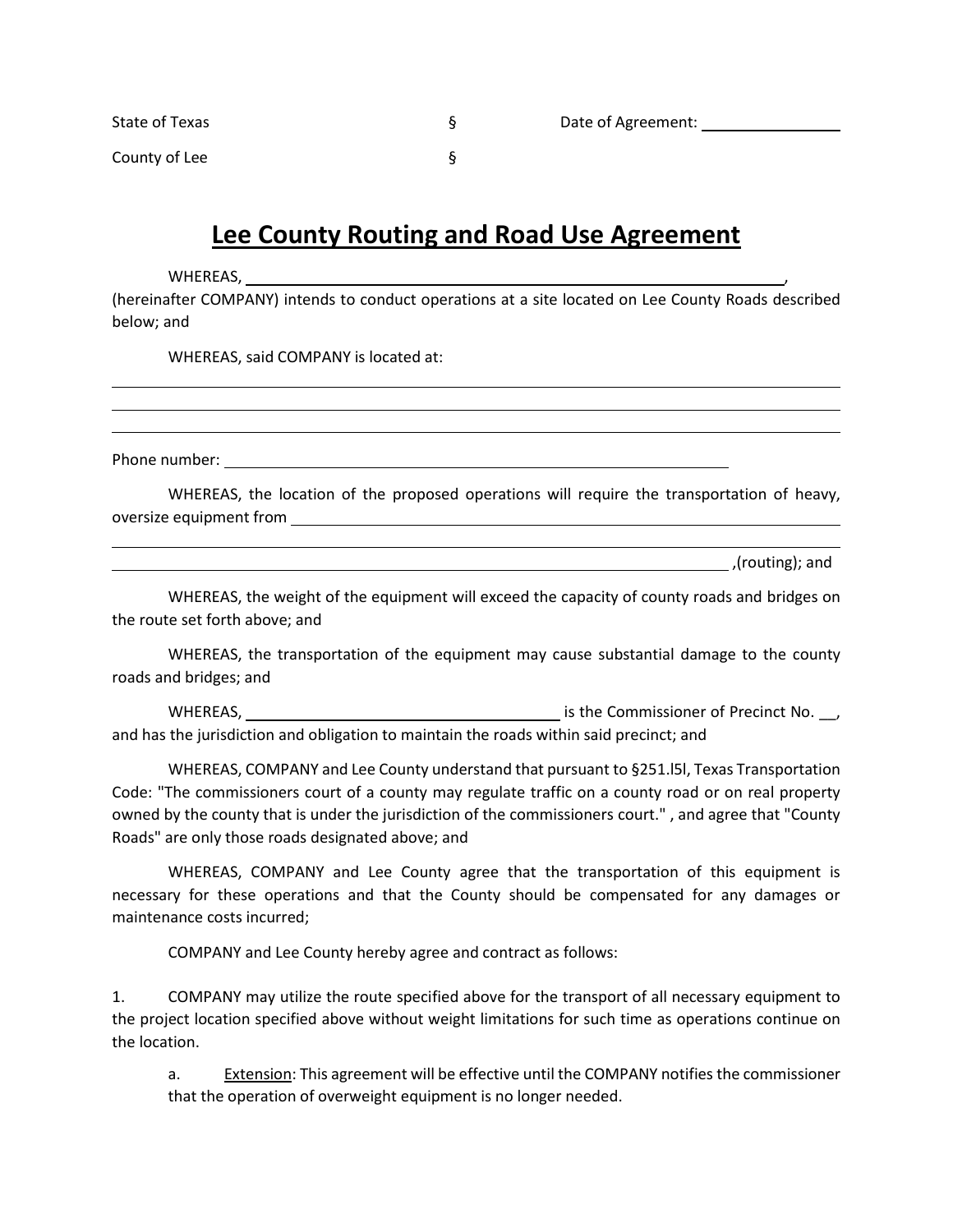2. COMPANY agrees to use its vehicles in such a manner as not to block or otherwise interfere with other traffic along the route specified and that said route will be open to public traffic at all times, and further agrees to provide 48 hour notice to the County before transporting any equipment along the route set forth above that would interrupt the normal flow of traffic.

3. COMPANY, as used herein, shall include: company, operator of company, contractors, subcontractors, vendors, and/or all other affiliates.

4. It is COMPANY's responsibility to reimburse Lee County for materials only to repair damages to the routed county roads and to notify Lee County when operations have ceased, and when a transfer of ownership in the operations has occurred.

a. Any damages deemed dangerous or hazardous to the public or regular traffic of said road must be repaired immediately.

b. In the event that company's operations cause an immediate and serious safety concern, COMPANY or COMPANY's representative shall, without delay, call the Lee County Permitting Office at 979-212-8070, or, if the emergency occurs outside normal working hours, the Lee County Sheriff's Office at 979-542-2800.

c. COMPANY must use due diligence in its efforts to keep roads passable to regular traffic during the term of agreement.

5. Should it become necessary for COMPANY, its agents, servants, or employees, while operating motorized equipment, to exit a county road by moving in, or across, or through a bar ditch on the County Road **more than once**, (once being defined as both ingress and egress), COMPANY will install, at its own expense, a culvert not less than 15" in diameter, and not less than 30 feet in length; but in any event sufficient, in the opinion of Commissioner, or his appointed representative, to allow the normal flow of water through the bar ditch, without diversion or inhibition. Any deviation from the above specifications shall be approved by the Commissioner or his representative.

a. At the request of Commissioner, after the expiration of this agreement or the cessation of activities making such culvert necessary, COMPANY must remove the culvert, and all materials used in constructing said crossing, and restore the bar ditch/right-of-way to the same condition it was in prior to the installation of the culvert.

6. COMPANY agrees to post a cash bond, or a corporate surety bond, in the amount of \$ 300,000 to the County Commissioner of the precinct(s) where the roads are located, to insure performance of the obligations incurred herein. The amount must be sufficient to guarantee the payment of any damage to a road or bridge sustained as a consequence of the transportation authorized by this agreement (Texas Trans. Code §623.018 (e)), but in no event shall COMPANY's liability for damages be limited to the bond amount, and COMPANY agrees to pay any additional sums on demand.

7. Invoicing and Performance/Payment If the County performs the necessary repairs and is to be reimbursed, the Commissioner shall invoice COMPANY within ninety days. In the event of damages not discovered during the pendency of this agreement, or during the ninety day period for invoicing thereafter, the Commissioner shall invoice COMPANY within 90 days of the discovery of the damages.

a. Payment by COMPANY is due 60 days after invoice.